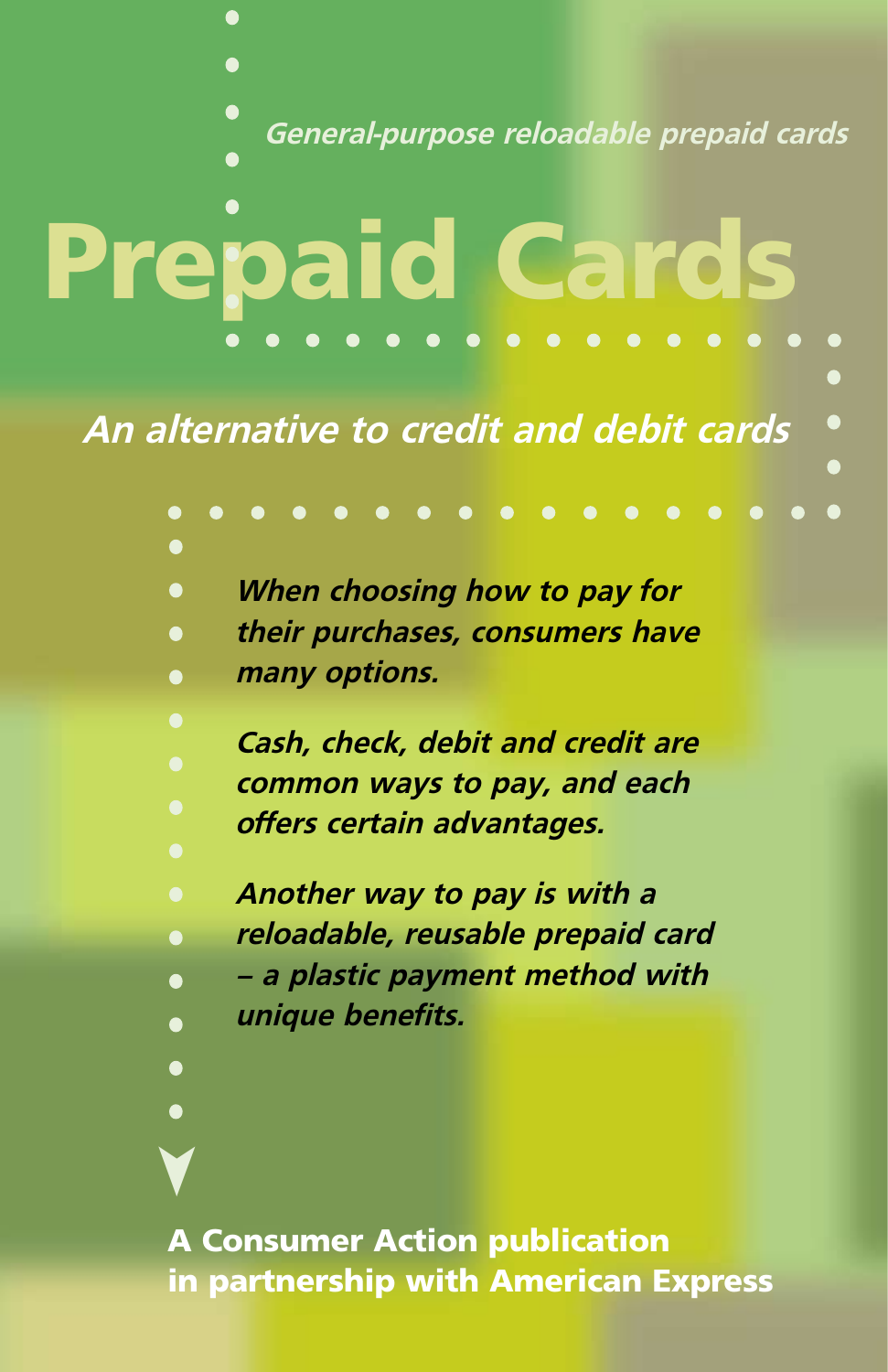*This publication covers general-purpose reloadable prepaid cards (not non-reloadable gift cards, government disbursement cards or rebate, incentive or promotional cards).* 

*Like credit and debit cards, general-purpose reloadable prepaid cards can be a useful money management tool. But before you obtain or use a reloadable prepaid card, you need to know:*

- l **how the card works,**
- l **its advantages and disadvantages,**
- l **how to select the right card for you,**
- l **how to manage your account successfully, and**
	- l **where you can find more information.**

# *What is a prepaid card?*

In many ways, a reloadable prepaid card is similar to a credit or debit card. You can generally use the card for everyday purchases from gas to groceries, and to shop online, withdraw cash, pay for a rental car, airline ticket or hotel stay, and, depending on the functionality of the card, pay bills online or by phone. Like credit and debit cards, many reloadable prepaid cards are branded with the logo of one of the four major electronic payment networks: American Express, Discover, MasterCard or Visa. Businesses worldwide that are a part of the same network will accept the cards.

### *TIP:* **You can reload anytime, and many cards allow you to schedule automatic reloads when you want them.**

Prepaid cards also have important differences from credit and debit cards. Before you can use the prepaid card, you must "load" it with funds—in other words, you have to put money on to the card. The card cannot be used until funds are loaded on to it. As you use the card, the money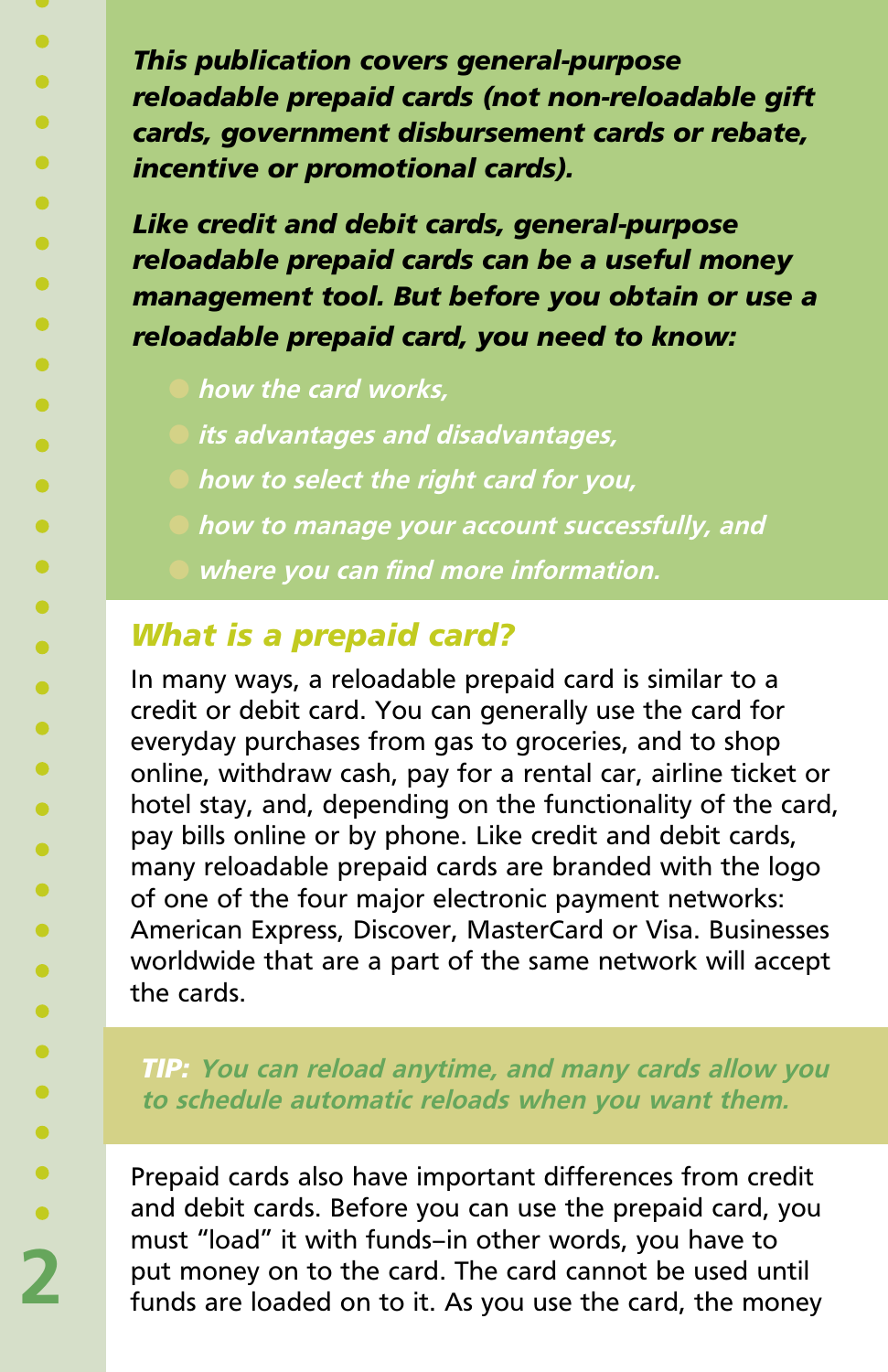you spend is deducted and the balance goes down. When the balance gets low, you can "reload" (add more money) and keep using the card over and over. You can reload anytime, and many cards allow you to schedule automatic reloads when you want them. Depending on the card, you may be able to reload online, in person or automatically, using cash, a credit card, a wire transfer or direct deposit.

# *Advantages and disadvantages*

Prepaid cards have pros and cons—but you can find the right prepaid card for you if you choose and manage the card wisely.

### ➤ *Pros*

Prepaid cards are safer than cash. In most cases, if you have registered the card with the issuer, you can recover your full balance when you report a case of loss or theft. Some companies charge a fee to replace the card.

Prepaid cards are as convenient to use as credit cards but you don't run up a balance. In most cases, you can only spend what you have loaded on the card.

Depending on the prepaid card you choose, it may offer some of the same member benefits and consumer protections as a credit card, such as "zero liability" for fraud and unauthorized purchases, extended warranty purchase protection, and roadside or trip assistance.

The money you load on most prepaid cards is either protected by FDIC insurance or by laws requiring consumers to have access to those funds.

No credit check is required to get a prepaid card. You can qualify for a prepaid card even if you can't get a credit card or debit card. (Most checking accounts come with a debit card.)

A reloadable prepaid card that allows direct deposit and telephone or online bill payments may save you money on check cashing fees and money orders.

Account activity does not impact your credit score-an advantage if you have trouble managing your money responsibly.

A prepaid card may help teach young people how to use "plastic" responsibly and stick to a budget.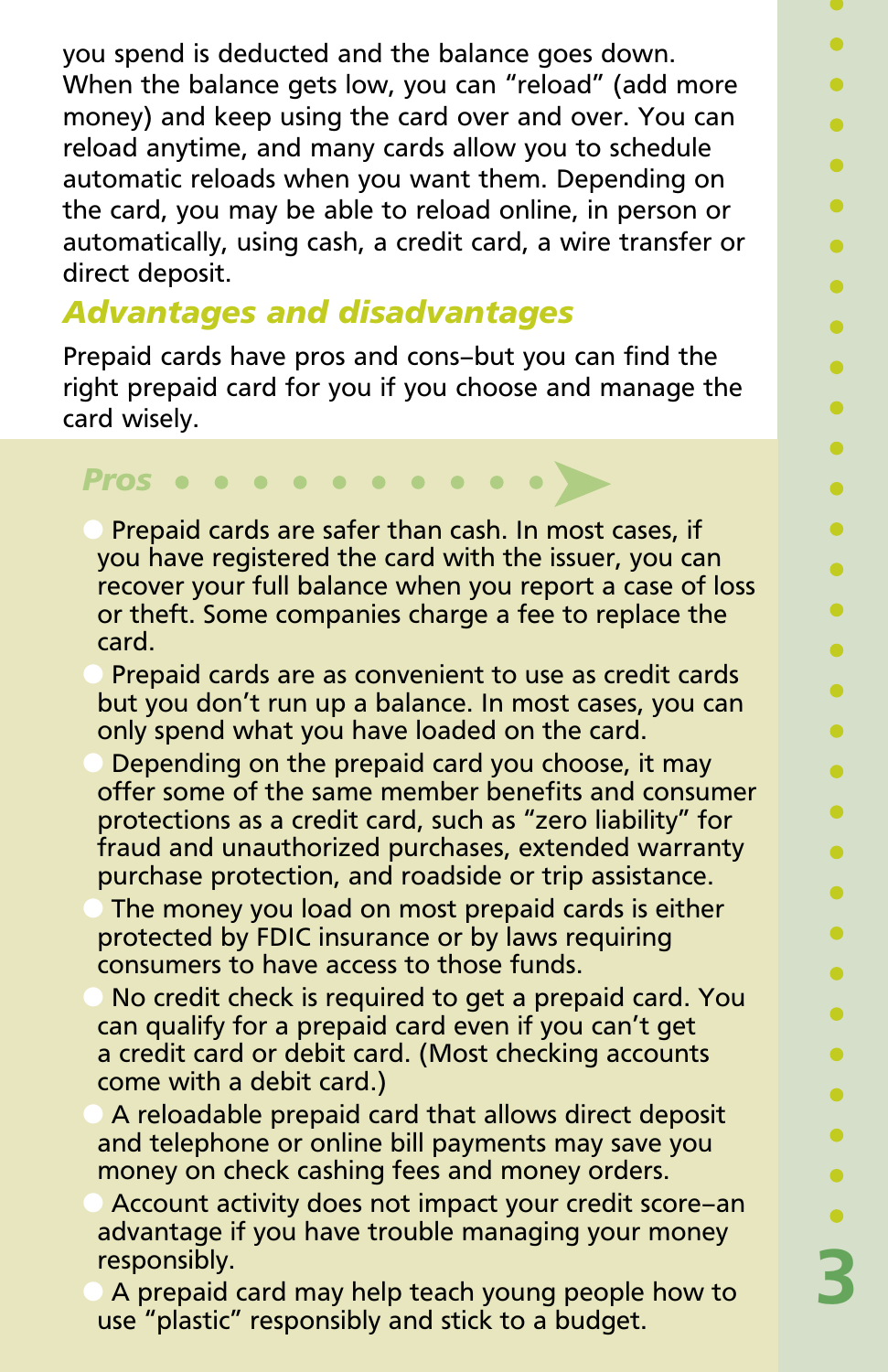### ➤ *Cons*  $\bullet$  $\bullet$  $\bullet$  $\bullet$   $\bullet$

 $\bullet$  The prepaid reloadable card industry has historically been laden with fees and confusing terms. Some card issuers charge a variety of different types of fees, thus making them an expensive payment option.

Purchase and fraud protections and dispute resolution rights are not generally as strong for generalpurpose reloadable prepaid cards as those offered on credit and debit cards. (By law, prepaid payroll cards and government-issued prepaid benefits cards offer stronger protections.)

Since the amount you can spend on a prepaid card is limited to the amount funded on the card, you might find yourself unable to use the card to buy something you want or to handle an emergency expense.

You do not have the option to spread the cost of your purchases over time the way you can with a credit card, or to take advantage of the grace period that credit cards provide (the interest-free period when you don't carry a balance).

l Because prepaid cards are not a form of credit, they generally cannot help you establish credit or build a good credit history.

# *Prepaid card fees*

**4**

 $\bullet$ 

 $\bullet$  $\bullet$  $\bullet$  $\bullet$  $\bullet$  $\bullet$  $\bullet$  $\bullet$  $\bullet$  $\bullet$  $\bullet$  $\bullet$  $\bullet$  $\bullet$  $\bullet$  $\bullet$  $\bullet$  $\bullet$  $\bullet$  $\bullet$  $\bullet$  $\bullet$  $\bullet$  $\bullet$  $\bullet$  $\bullet$  $\bullet$ 

Prepaid card fees can eat away at your balance if you're not careful.

Not all prepaid cards are alike, and what fees will be charged on the card you choose is critical information. The best way to know which fees are reasonable is to compare a number of prepaid cards. Be sure to read the cardholder agreement on the card packaging or at the card issuer's website carefully: Fee disclosures can be difficult to see or hard to find in all the "fine print." Make note of the types of fees being charged and the amount of each fee, and consider whether you can easily avoid them or whether you should consider a different card with either fewer fees or lower fee amounts. Frequency, amount, and types of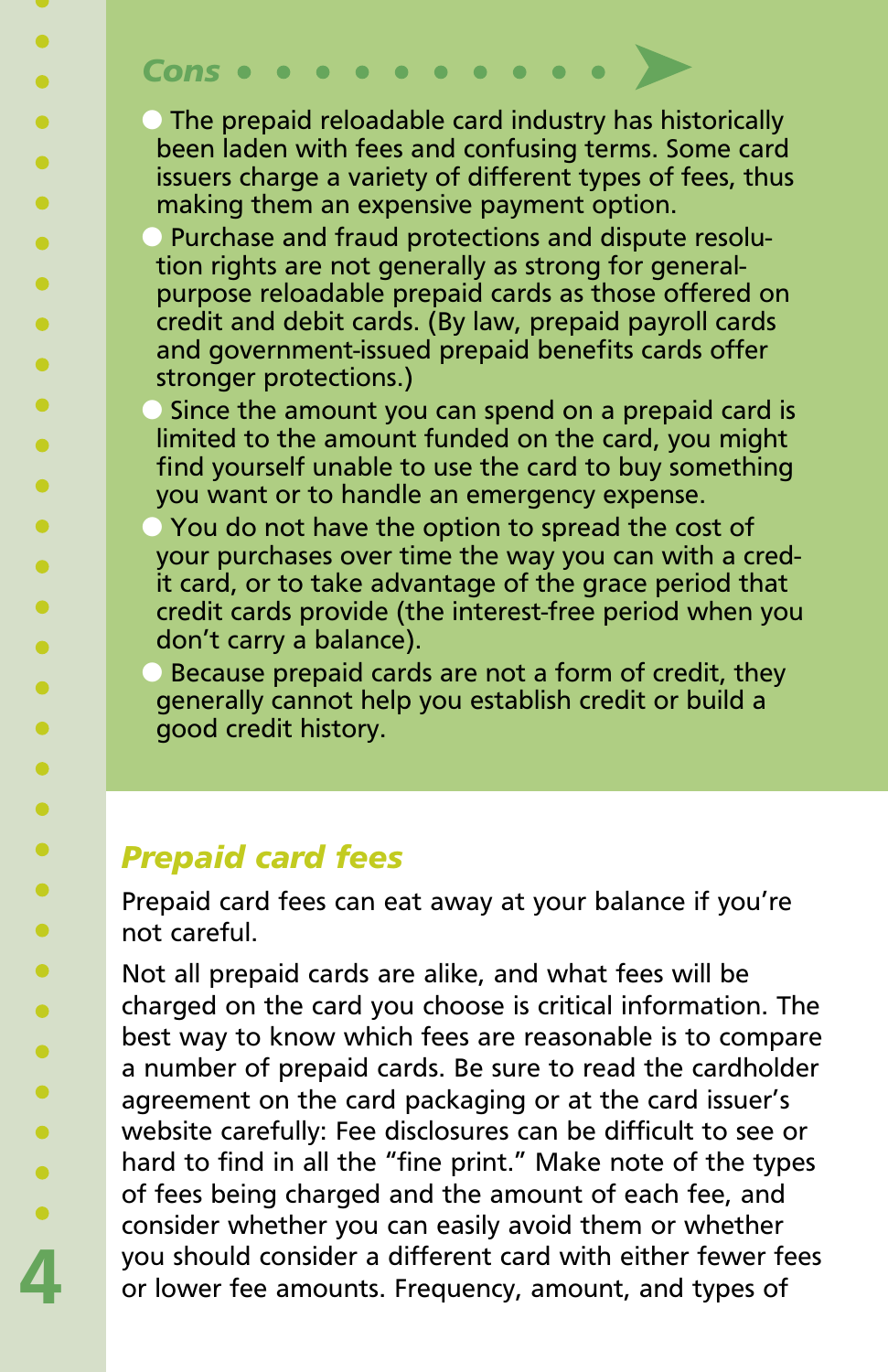- **Purchase fee**—a one-time charge for buying the card, generally in a retail location
- **Activation fee-a one-time charge also known as an** opening fee, initial load fee or set-up fee; can range from free to \$30 or more; this is a fee that must be checked carefully, particularly if you also have to pay to buy the card (see purchase fee above)
- l **Monthly "maintenance" fee**—a common fee that can vary widely, up to \$10/month; may be reduced or waived if monthly reload minimum is met or you set up direct deposit; some cards may also charge an annual fee
- **Reloading fee**—a fee for adding funds to the card, which can vary by type or source of funds (cash, for example); third-party fees for cash loads made at agents (such as a participating chain of stores) may also apply
- l **Funds transfer fee**—may be charged on certain funds transfers, such as from one card to another or from a bank account to the card
- **Purchase transaction fee-may be waived with a** minimum number of transactions in the month or with direct deposit; may be charged on debit (personal identification number, or PIN) transactions and not on credit (signature) transactions, or vice versa
- **O** Denied transaction fee–may be charged if you try to make a purchase or an ATM withdrawal that exceeds your account balance
- **Overdraft (or shortage) fee-charged by the relative**ly few cards that will allow you to spend more than you have loaded on the card; typically ranges from \$10 to \$25 or more
- **Cashier withdrawal fee-charged when cash is with**drawn at a bank or an agent location

**C** ATM withdrawal fee-charged for withdrawing money from an ATM (unless the card offers free withdrawals at participating ATM locations or a certain number of free ATM withdrawals per month); another, separate fee of \$1-\$3 is taken by most ATM owners/operators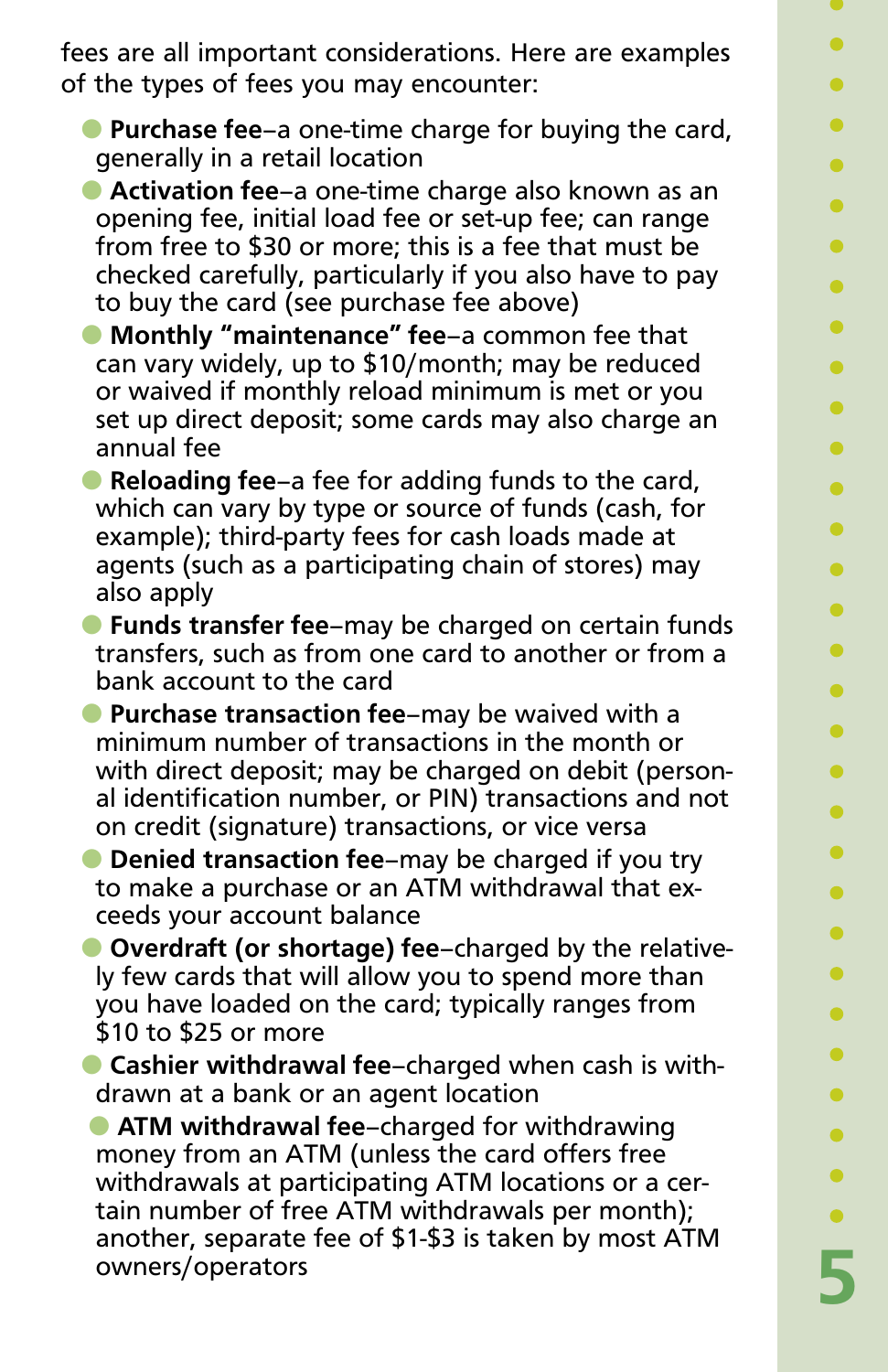- **Balance inquiry fee**-charged for getting your balance statement at an ATM
- **Foreign currency conversion fee**-charged if you use your card outside the U.S. (typical for credit and debit cards, too)
- **Inactivity fee-may be assessed if you don't make at** least one transaction in a certain period (typically 60 or 90 days)
- **Card replacement/reissue fee-charged if your card is** lost or stolen
- **Paper statement fee**–charged for requesting a paper statement rather than viewing it online
- **Customer service fee-charged by some card issuers** when you contact a live customer service representative (as opposed to using the automated help system); some cards may even charge a small fee for using the automated phone system
- **Closure fee-charged when you close the card**

# *Shopping for a card*

There are many prepaid cards to choose from, each with its own benefits and costs. Some cards are more consumerfriendly than others, with fewer and lower fees while still offering many useful features.

To narrow down your options, think about how you expect to use the card, since the fees you'll incur depend in large part on how you use the card. Do you travel outside the U.S. frequently? Then choose a card with a low (or no) foreign currency conversion fee. Do you plan to take ATM cash withdrawals frequently? Look for a card that offers access to a network of free or low-cost ATMs. Do you plan to use the card only occasionally? If so, watch out for inactivity and dormancy fees.

While you can buy a prepaid card at many grocery stores and other retailers, it's unlikely you'll get the very best deal

*TIP:* **Standard text or data charges from your wireless service provider may apply when you receive text or email account alerts or access your card account using your mobile device.**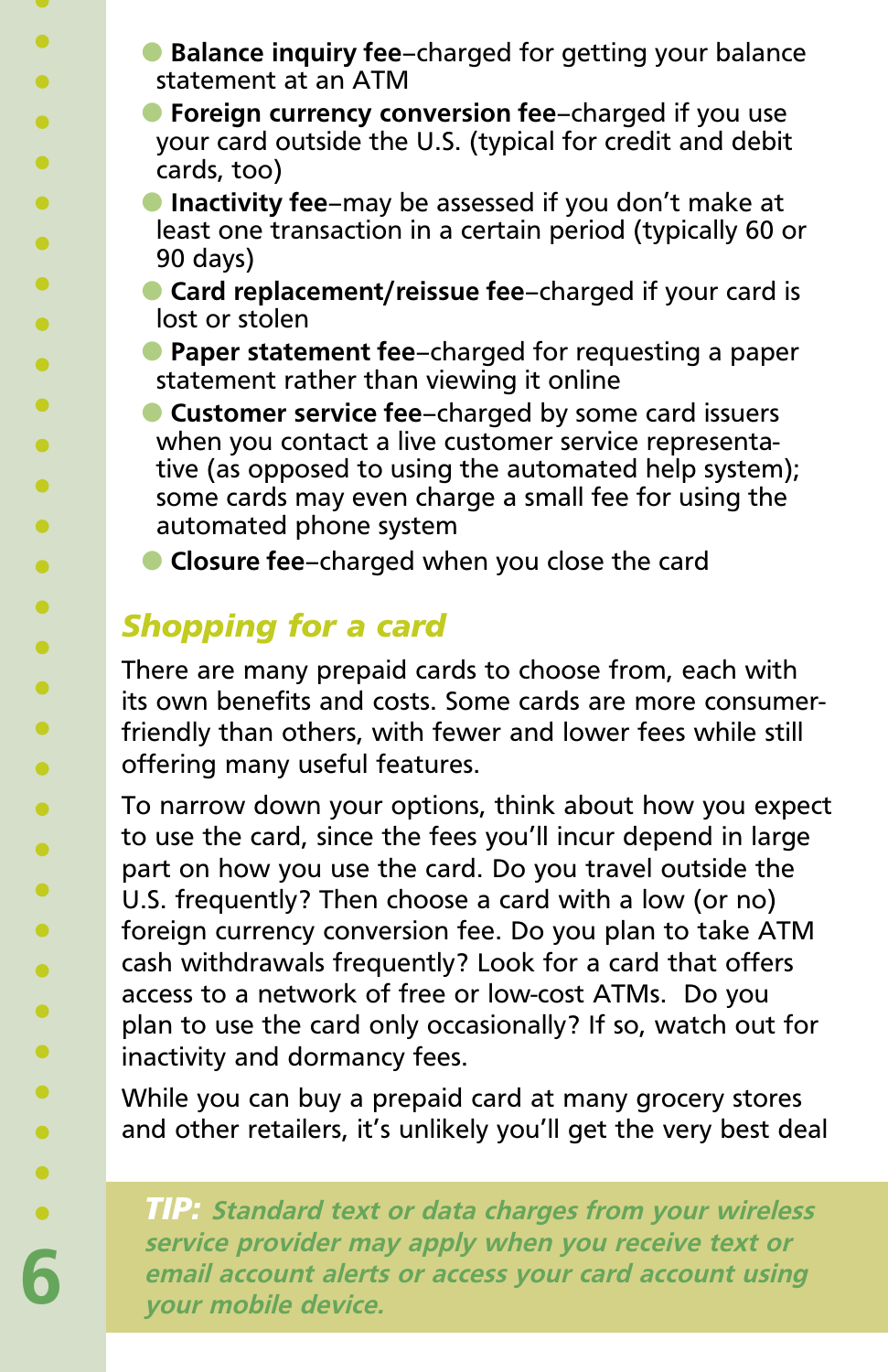that way. Ideally, you should research your options online before deciding on a card. There are a number of card comparison websites that make the process quicker and easier. For any card you're considering, visit the card's website and read the disclosures carefully.

Avoiding the cards with the highest frequency and types of fees should be your top priority. Other considerations include:

- l **Will the card be accepted in the places you plan to use it?** Merchants don't always accept all cards or use all payment networks.
- **Is there a minimum balance or minimum reload requirement?** Avoid cards that have a minimum balance or reload requirement that will be difficult for you to meet.
- **Is reloading easy and convenient?** For example, if you plan to reload with cash, you may need to visit a store or branch that accepts cash reloads. Make sure there are locations near you.
- **Is there a balance or load limit?** There are cards that will allow balances as high as \$10,000 while others limit them to \$1,000. The number and amount of reloads you can make also varies from card to card.
- **Is there a daily spending or cash withdrawal limit?** Like credit and debit cards, prepaid cards typically limit the amount of cash that can be withdrawn from an ATM in a single day (typically a few hundred dollars). There also may be a limit on how much you can spend in a day, but that is likely to be \$1,000 or more.

**C** Are there conveniently located network ATMs? Some cards allow one or more free ATM withdrawals per month at machines within the network. If that is a feature of a card you're considering, make sure there's a network ATM nearby.

**• Is there an online or telephone bill payment system? Is there a fee?** If you want to pay bills from your prepaid card, choose a card that offers that feature, and make sure there are no (or low) fees for the service.

**Is there a fee for replacing a lost or stolen card?** Will the funds that were on the card when it was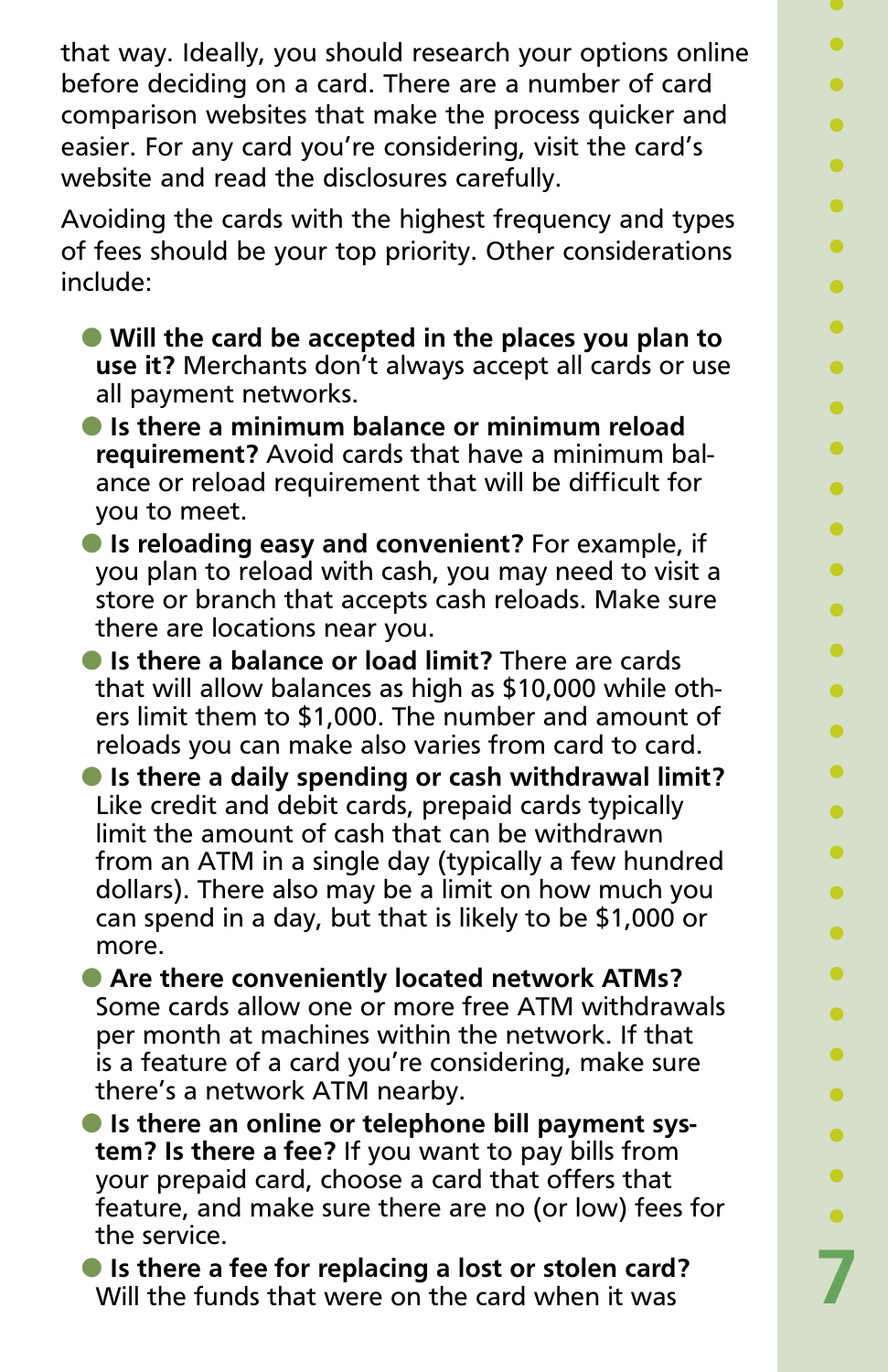lost or stolen be replaced? Know if the funds will be restored and how much, if anything, a card replacement would cost you. When you get a card, be sure to register or activate it with the issuer, which may be required to get reimbursement.

**• What protections are provided against fraud, billing disputes and other problems?** The law that gives credit card customers the right to dispute unauthorized transactions and billing errors does not apply to prepaid cards. However, some prepaid card issuers do extend "zero liability" protection to their cardholders, meaning you would not be liable for unauthorized charges on your account. Avoid increased liability for unauthorized transactions by knowing where your card is at all times and reporting a missing or stolen card immediately.

- **What happens if you don't use the card for an extended period?** Find out if there is an inactivity or dormancy fee that kicks in after a certain number of months. Also find out if you could forfeit, or lose, your remaining funds on the card after a period of inactivity.
- **What kind of budgeting and monitoring tools are available?** Ideally, you would be able to get live customer service 24/7, receive email and text alerts, access real-time transaction history online and see a summary of your spending—all for free.
- **Can you earn rewards for purchases or reloads?** While cash back, airline miles and points can be attractive, keep in mind that you may pay for them in higher fees.
- **Does the card entitle you to other benefits?** Things like free roadside assistance and extended purchase protection (warranty) can be attractive, but only factor them into your decision if they'll save you money or you are reasonably sure you'll use them.
- **Did the card's design catch your eye?** Don't be swayed by celebrity endorsements or a sleek design choose a card based on more important factors such as cost, features, benefits and convenience.

There are some other things to consider if you are buying a prepaid card for another person. Many people purchase prepaid cards for use by a teen or college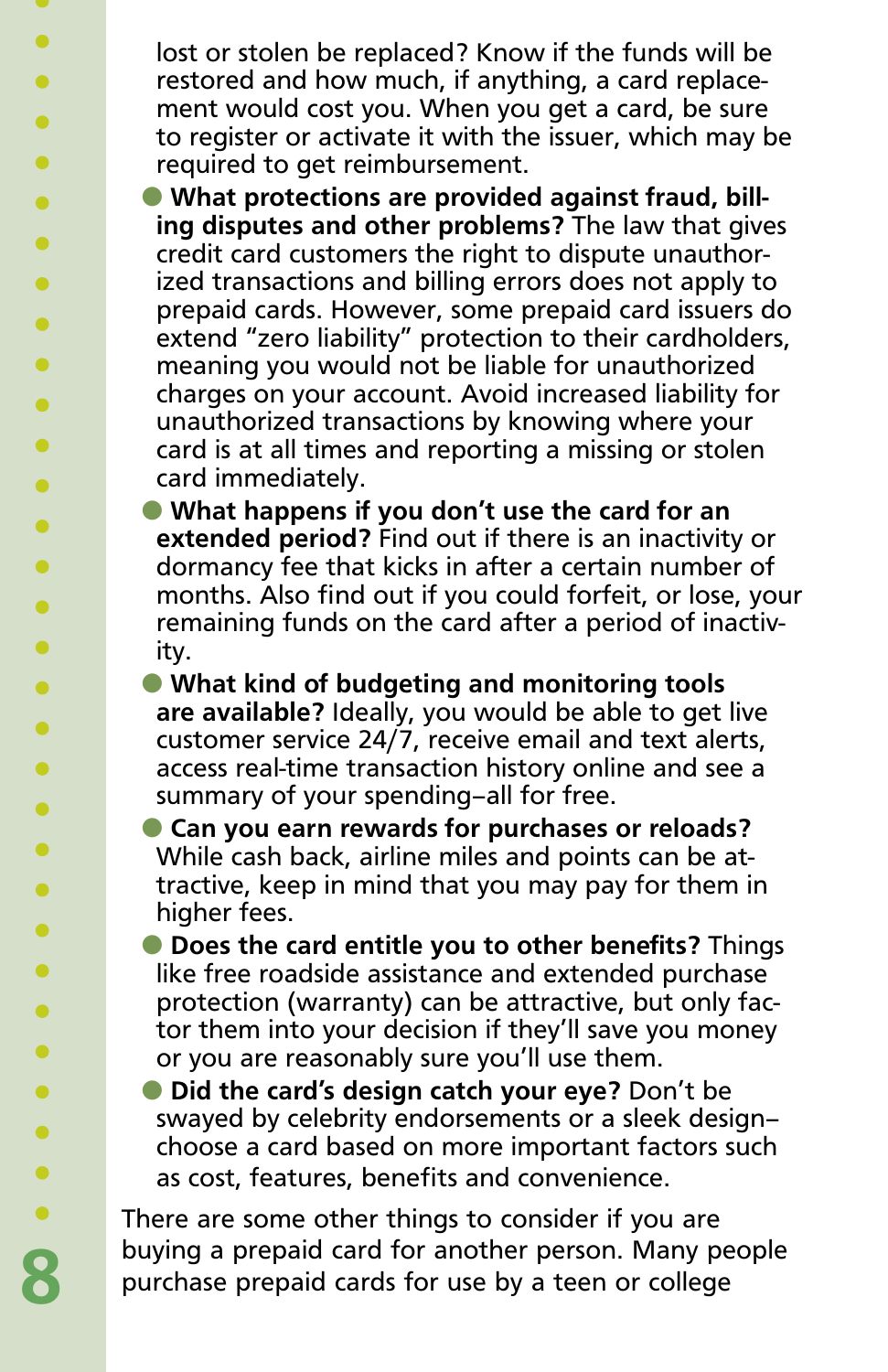student or an elderly parent, but want to be able to easily load funds and perhaps even monitor the account. You may want to look for a card that allows you to set up transaction or low funds alerts, enable and disable ATM access, suspend and reactivate the card, or authorize and reject certain types of online purchases. If you plan to make regular reloads (an allowance, for example), confirm that the card allows automatic reloads.

# *Monitoring and managing your account*

Monitoring your account regularly is the most effective way to keep costs down and avoid surprises. If you check your balance and transaction history at least weekly, you can:

- **address any spending issues (your own or, for ex**ample, your teen's) or adjust your budget;
- **a** avoid declined transactions and "denied transaction" fees (because you will know your card balance);
- $\bullet$  catch unauthorized use sooner rather than later: and
- **C** change your habits to reduce card costs.

For example, if your card allows you to get cash back when making a purchase at a grocery store or other retailer, you could avoid ATM cash withdrawal fees. If checking your prepaid card balance online is free, don't check it at the ATM, where you may incur a fee. If the card issuer waives the monthly fee with a minimum balance, try to maintain a higher balance.

Before using your card the first time, confirm with the card issuer how it treats "debit" transactions (PIN-based) and "credit" transactions (signature-based). (Despite the word "credit," choosing this option at the point of sale does not involve borrowing money when you're using a prepaid or debit card.) Choosing the free or less expensive option when asked "debit or credit" could save you money. For example, if each debit transaction costs \$1 and you make just one transaction per day, you would pay \$30 in fees in one month.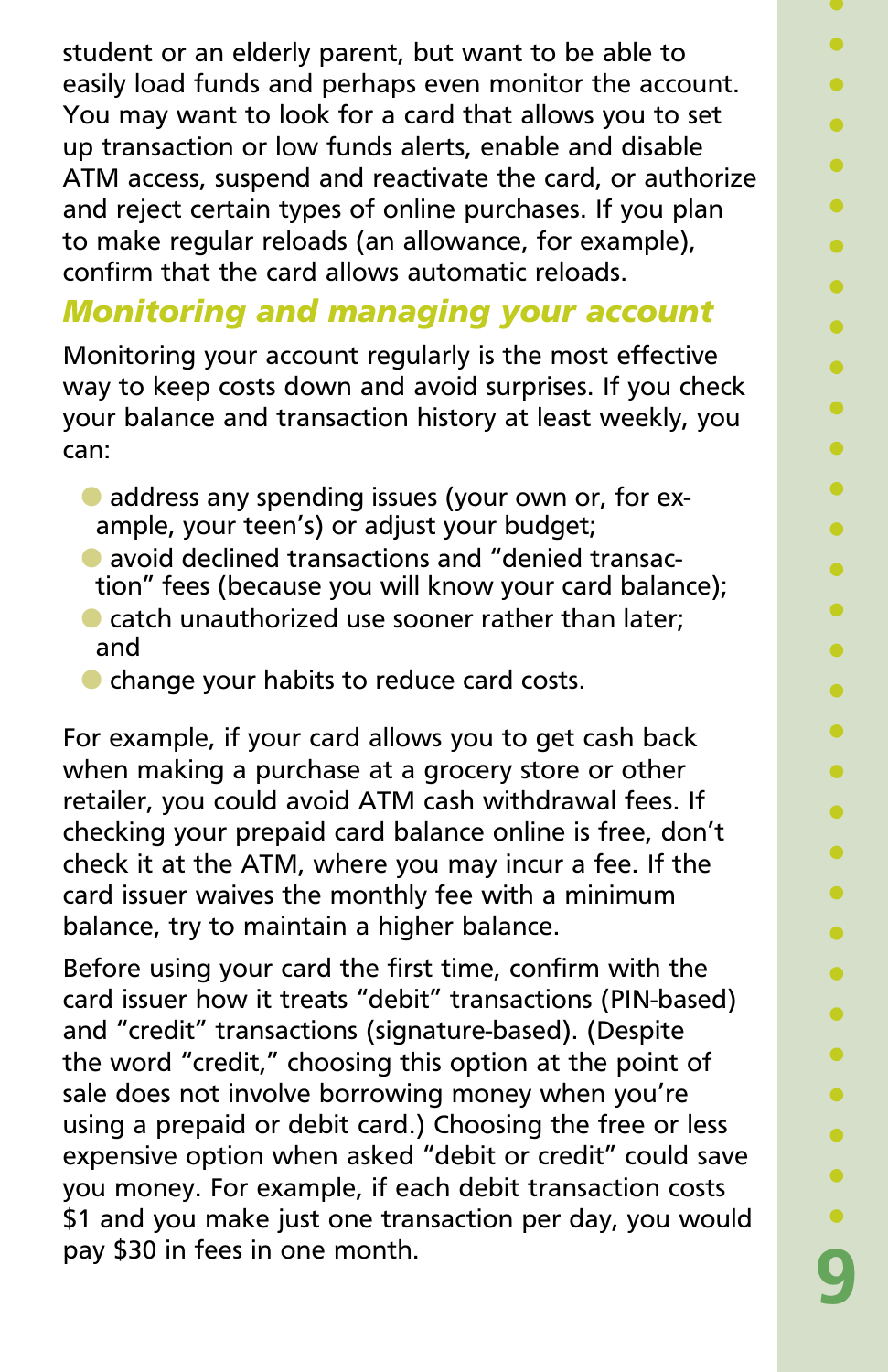Verify whether any zero liability protection on your card applies to all transactions or if it only covers credit (signature) transactions. Some rewards programs will award points only for signature transactions.

If you're given the option between debit and credit, choosing credit may be the safer option, but ask about the card issuer's policies before you use the card. (Choosing "credit" still results in a deduction from your prepaid card balance.)

# *Assistance and information*

Try to resolve billing errors and other problems directly with the merchant. If you're not able to resolve a dispute, then contact your card issuer. If the problem still isn't resolved, you can file a complaint with a government authority.

### **The Consumer Financial Protection Bureau (CFPB)**  www.consumerfinance.gov; 855-411-CFPB (2372)

Takes complaints about consumer financial services, guides consumers to the appropriate regulatory agencies and offers money management tools and information.

# **The Federal Trade Commission (FTC)** www.ftc.gov; 877-382-4357 (877-FTC-HELP)

Works for consumers to prevent fraudulent, deceptive and unfair business practices and to provide information to help spot, stop and avoid them.

### **Comptroller of the Currency** www.occ.treas.gov; 800-613-6743

Regulates banks (card issuers) with "National" in the name or N.A. after the name.

## **Federal Reserve System**

**10**

 $\mathbf{U}$  $\bullet$ 

 $\bullet$  $\bullet$  $\bullet$  $\bullet$  $\bullet$  $\bullet$  $\bullet$  $\bullet$  $\bullet$  $\bullet$  $\bullet$  $\bullet$  $\bullet$  $\bullet$  $\bullet$  $\bullet$  $\bullet$  $\bullet$  $\bullet$  $\bullet$  $\bullet$  $\bullet$  $\bullet$  $\bullet$  $\bullet$  $\bullet$  $\bullet$  $\bullet$ 

www.federalreserve.gov; 888-851-1920

Investigates complaints against state-chartered banks that are members of the Federal Reserve System.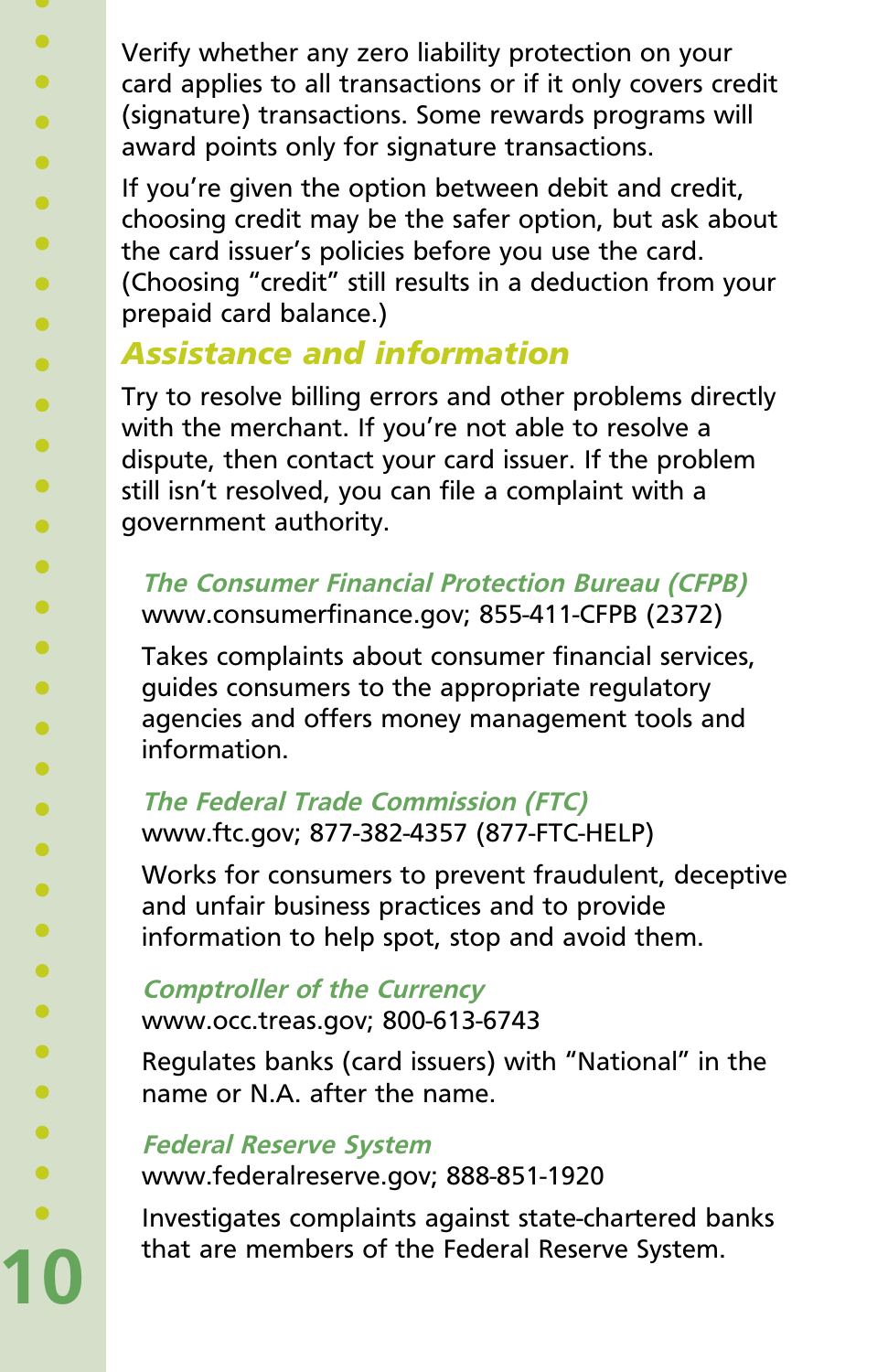**Federal Deposit Insurance Corporation (FDIC)** www.fdic.gov; 877-275-3342

Regulates state-chartered banks that are not members of the Federal Reserve System.

**National Credit Union Administration (NCUA)** www.ncua.gov; 800-755-1030

Regulates federally chartered credit unions.